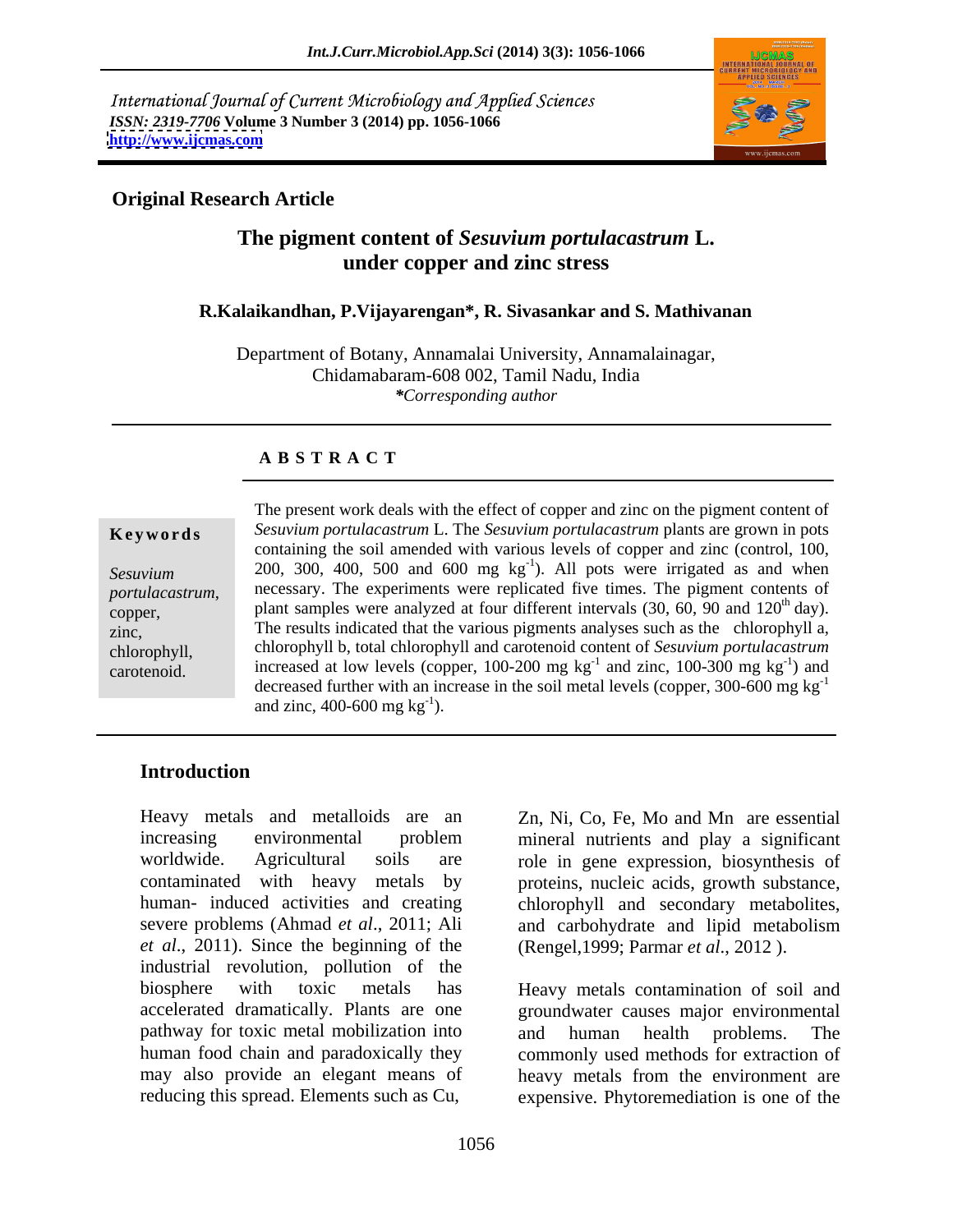effective technologies for this goal. Hence cuttings were planted in each pot. All pots in this technology testing and introducing new plants are very important. In addition were thinned to a maximum of six per pot, salinity is also common in different parts after a week of planting. Each treatment of the world. Therefore, investigating the including the control was replicated five survival of salt-tolerant halophytes under times. heavy metal stress seems pertinent (Shevyakova *et al*., 2003; Vahedi, 2013).

chlorophyll and carotenoid) content of of pigments. Six plants from each replicate

The experimental plant, the *Sesuvium portulacastrum* L. belongs to the family Aizoaceae is one of the important halophytic plants of India. Plant cuttings of *Sesuvium portulacastrum* used in the experiments were collected from T.S. pettai village nearer to pichavaram mangrove forest  $[11^\circ 43' N$  and  $79^\circ 77' E]$ on the south east coast of Tamil Nadu,<br>India Plant cutting with each 5 cm length<br>reextracted with 5 ml of 80% acetone each<br>on the south of the south of 80% acetone each<br> $\frac{1}{2}$ India. Plant cutting with each 5 cm length with uniform thickness were chosen for experimental purpose. supernatants were pooled and utilized for

The experiments were conducted during January-April 2012. *Sesuvium portulacastrum* L. plants were grown in pots in untreated soil (control) and in soil to which copper and zinc had been applied  $(100, 200, 300, 400, 500, 500, 600, 600, 700)$ 3 kg of air dried soil. The copper and zinc as .7H<sub>2</sub>O) was applied to the surface soil and thoroughly mixed with the soil. Ten plant

were watered to field capacity daily. Plants were thinned to a maximum of six per pot, times.

### **Sample collection**

The present investigation deals with the The plant samples were collected at thirty effect of copper and zinc on pigment days interval, up to four months viz., 30, (chlorophyll a, chlorophyll b, total  $60, 90$  and  $120<sup>th</sup>$  day for the measurement *Sesuvium portulacastrum*. of a pot was analyzed for its various **Materials and Methods calculated.** These mean values were used **Plant cutting** Chlorophyll b, total chlorophyll and of pigments. Six plants from each replicate parameters and the average was for statistical analysis. Chlorophyll a, carotenoid contents in plant samples were estimated by the following methods.

### **Estimation of chlorophyll (Arnon, 1949)**

**Pot culture experiments** was measured at 645nm and 663nm in spectrophotometer. The chlorophyll Hundred milligram of fresh leaf was ground in a mortar and Pestlewith 20 ml of 80% acetone. The homogenate was centrifuged at 3000 rpm for 15 minutes. The supernatant was saved. The pellet was reextracted with 5 ml of 80% acetone each time, until it become colourless. All the chlorophyll determination. Absorbance was measured at 645nm and 663nm in spectrophotometer. The chlorophyll content was determined by using the following formula.

$$
\frac{d}{d} \quad \text{Chlorophyl a (mg g}^{-1}) = \frac{12.7 \, \text{A}_{663} - 2.69 \, \text{A}_{645}}{a \times 1000 \, \text{x w}} \times \text{V}
$$

V  $a \times 1000 \times w$  $22.9$  A<sub>645</sub> - 4.68 A<sub>663</sub>  $_{\rm M}$ soil). The inner surfaces of pots were lined<br>with a polythop short. Each not contained<br>Chlorophyl  $b(mg g^{-1}) = \frac{22.9 A_{645} - 4.68 A_{663}}{4.000} \times V$ with a polythene sheet. Each pot contained<br> $\frac{C_{\text{H}\text{O}}(D_{\text{H}})}{a \times 1000 \times w}$ 

V  $a \times 1000 \times w$ 20.2 A  $_{645}$  + 8.02 A  $_{663}$   $_{11}$  V finely powdered (Cu SO<sub>4</sub> .5H<sub>2</sub>O, ZnSO<sub>4</sub> Total chlorophyl  $1$ (mg g<sup>-1</sup>) =  $\frac{20.2 \text{ A}_{645} + 8.02 \text{ A}_{663}}{1000} \times$  V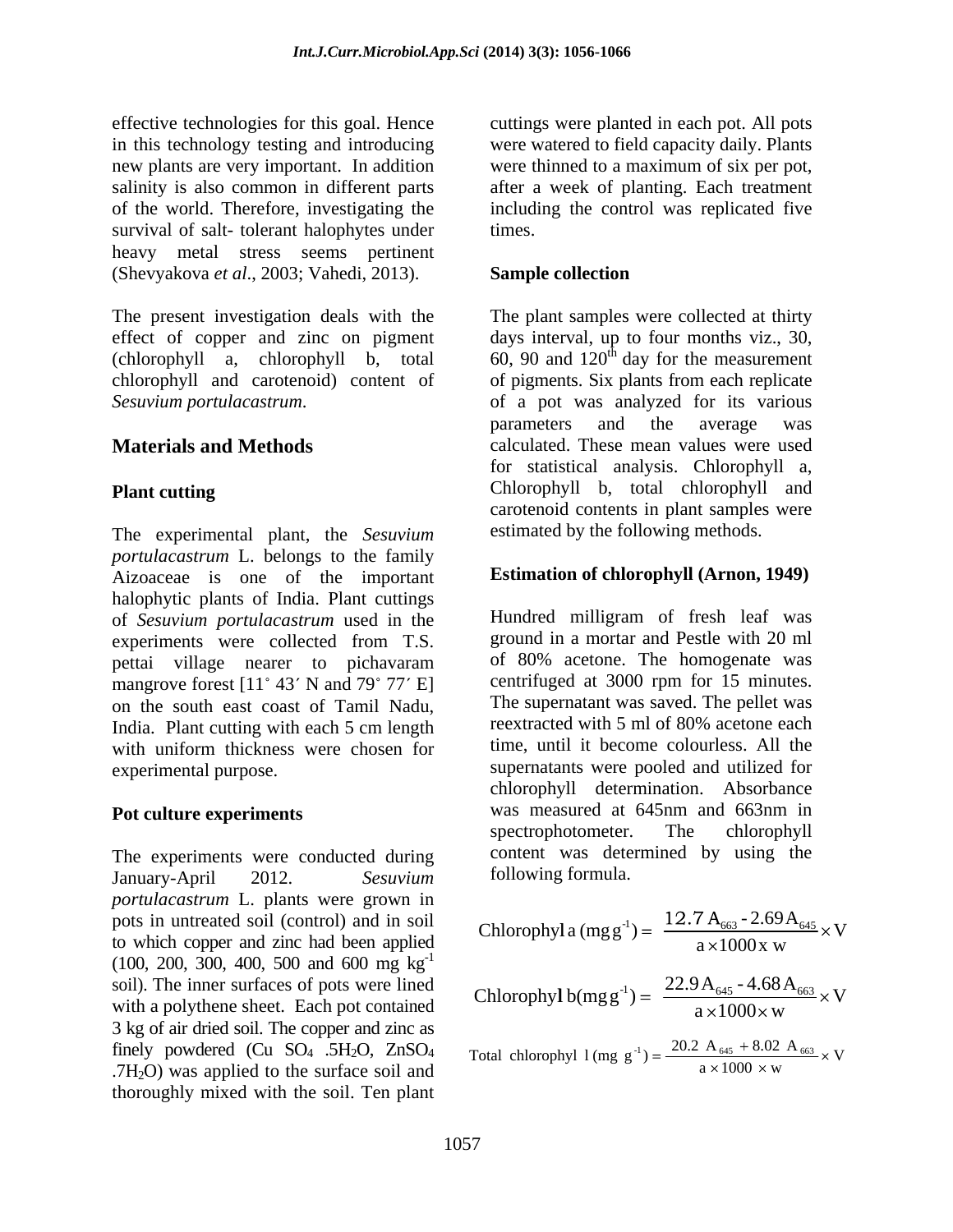to estimate the carotene. Senescence of leaves. Significant

Carotene (mg g<sup>-1</sup>) =  $\frac{(A_{480} + 0.114 A_{663}) - .638 A_{645}}{a \times 1000 \times w}$  × V

Pot culture experiments were conducted at **Chlorophyll b** Botanical garden in Annamalai University during January to April, 2012. Periodical observations were made to record the pigment contents of treated and untreated *Sesuvium portulacastrum* L. The data gathered from periodical observations were processed, statistically analyzed and the results are presented in the form of

# Photosynthetic pigments (mg  $g^{-1}$  fr. wt.)

Results on the effect of copper and zinc on chlorophyll a content of *S. portulacastrum* are presented in Table 1. The chlorophyll a *portulacastrum* increased considerably up to 200 mg  $\text{kg}^{-1}$  of soil (viz., 1.12, 1.19, portulaces trum plants. 1.39 and 1.32) in all the sampling days. Copper concentration beyond this level showed a gradual decrease in chlorophyll a. The lowest chlorophyll a content was recorded at 600 mg  $kg^{-1}$  of copper level soil up to 300mg  $kg^{-1}$  (viz., 1.18, 1.27, 1.40<br>(viz., 0.586, 0.612, 0.662 and 0.647) in all and 1.38). For further higher (viz., 0.586, 0.612, 0.662 and 0.647) in all

 $V$  were observed with treatment, sampling  $a \times 1000 \times w$  days and interaction between treatment  $(A_{480} + 0.114 A_{663}) - .638 A_{645} \times V$  were observed with treatment, sampling Where,<br>
a = length of light path in the cell (1 cm)<br>
coloriding the content was observed at 100,<br>
v = volume of the extract in ml and<br>
w = fresh weight of sample in gram<br>
w = fresh weight of sample in gram<br>
the sampling d  $a =$  length of light path in the cell (1 cm)  $200$  and 300 mg kg<sup>-1</sup> of soil (viz., 1.07, v = volume of the extract in ml and 1.12, 1.28, 1.25; 1.14, 1.17, 1.43, 1.36 and  $w =$  fresh weight of sample in gram  $1.20, 1.25, 1.46, 1.41$  respectively) in all **Estimation of carotene**  content of *S. portulacastrum* showed a **(Kirk and Allen, 1965)** decreasing trend with increase in zinc The same chlorophyll extract was progressive trend up to  $90<sup>th</sup>$  day and it measured at 480nm, in spectrophotometer gradually declined afterwards due to the **Results and Discussion** treated S. portulacastrum plants. In zinc treated *S. portulacastrum* higher chlorophyll a content was observed at 100, 1.20, 1.25, 1.46, 1.41 respectively) in all the sampling days. The chlorophyll a level. The chlorophyll content showed a <sup>th</sup> day and it senescence of leaves. Significant variations (F values at 1 per cent level) and sampling days in both copper and zinc treated *S. portulacastrum* plants.

## **Chlorophyll b**

tables. 1.30) in all the sampling days and **fr. wt.**) copper level. The minimum chlorophyll b **Chlorophyll a**content was observed at 600 mg kg<sup>-1</sup> of content of copper treated *S.*  days and interaction between treatment The effect of copper and zinc on chlorophyll b content of *S. portulacastrum* is presented in Table 2. Chlorophyll b content of *S. portulacastrum* leaves increased at lower concentrations (100- 200 mg kg -1 ) of copper (viz., 1.02, 1.09, 1.25 and 1.20; viz., 1.10, 1.18, 1.32 and decreased further with an increase in the  $\mathbf{f}^{-1}$  of copper level (viz., 0.570, 0.626, 0.690 and 0.680) in all the sampling days. Significant variations (F values at 1 per cent level) were observed with treatment, sampling and sampling days in copper treated *S. portulacastrum* plants.

<sup>-1</sup> of copper level soil up to 300mg  $kg^{-1}(viz., 1.18, 1.27, 1.40)$ the sampling days. concentration, the chlorophyll b content The chlorophyll b content of zinc treated *S. portulacastrum* leaves increased with increasing concentration of applied zinc in  $^{-1}$ (viz 1.10 1.27 1.40 (viz., 1.18, 1.27, 1.40 and 1.38). For further higher decreased. Minimum chlorophyll b content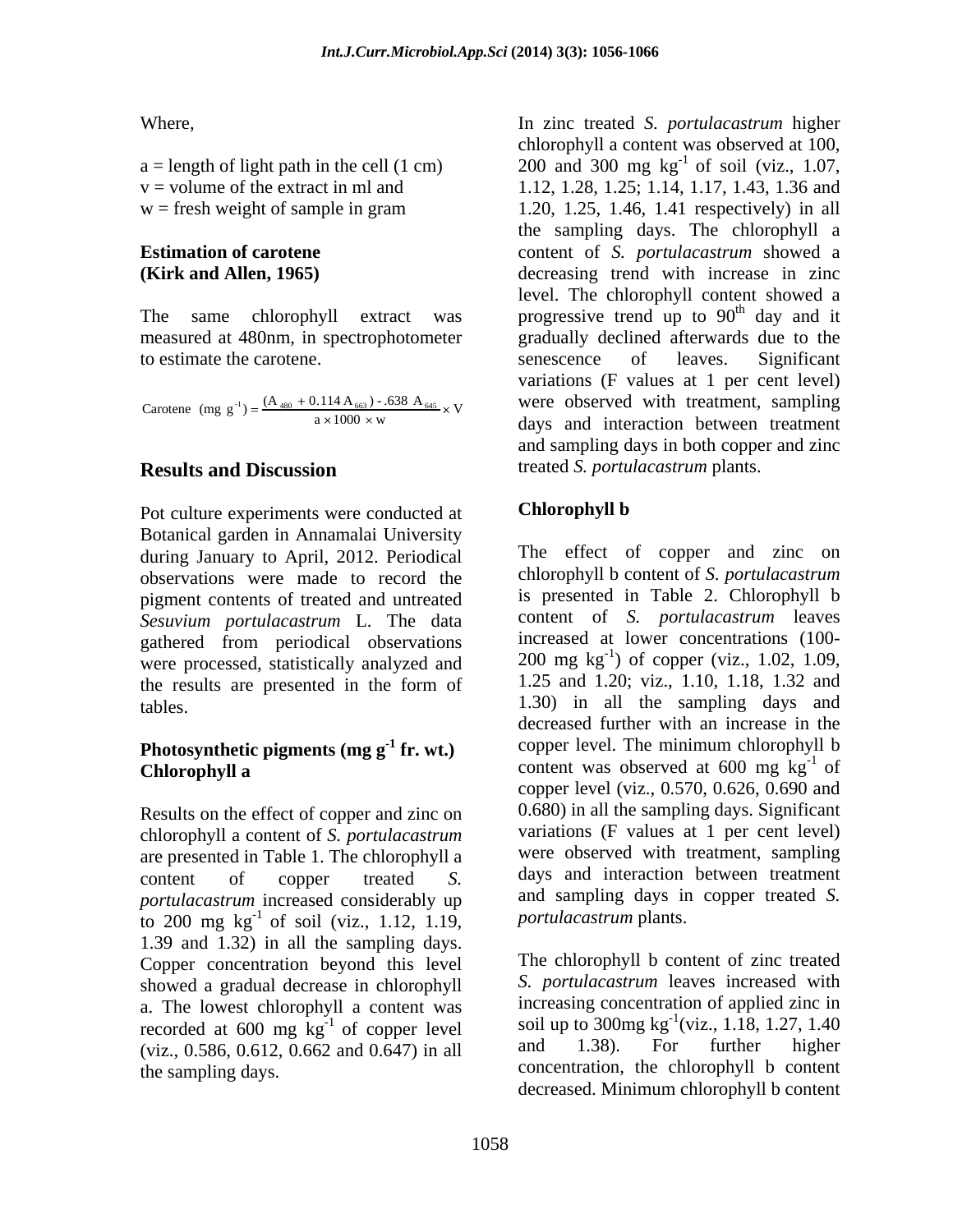of *S. portulacastrum* was observed at 600 copper and zinc treated *S. portulacastrum* mg  $\text{kg}^{-1}$  of zinc level (viz., 0.678, 0.696, plants. 0.783 and 0.756) in all the sampling days. At all concentrations chlorophyll a was always higher than the chlorophyll b

The effect of copper and zinc on total chlorophyll content of *S. portulacastrum* is *portulacastrum* was observed at 600 mg presented in Table 3. Total chlorophyll  $\log^{-1}$  of soil (viz., 0.398, 0.463, 0.559 and content of *S. portulacastrum* leaves increased at lower concentrations (100- 200 mg kg -1 ) of copper (viz., 1.120, 1.510, Carotenoid content of *S. portulacastrum* 1.930 and 1.740; 1.250, 1.610, 2.045 and leaves increased at 100, 200 and 300 mg 1.900) in all the sampling days and  $\text{kg}^{-1}$  of zinc level in the soil (viz., 0.736, decreased further with an increase in the 0.887, 1.106, 1.04; 0.793, 0.951, 1.164, copper level**.** The minimum total 1.100 and 0.839, 0.998, 1.210, 1.150 chlorophyll content was observed at 600 respectively) in all the sampling days. mg kg<sup>-1</sup> of copper level (viz., 0.588, 0.778, 0.926 and 0.856) in all the sampling days. The total chlorophyll content of zinc *portulacastrum* leaves. F values calculated treated *S. portulacastrum* leaves increased were significant at 1 per cent level for with increasing concentration of applied treatment, sampling days and interaction zinc in soil up to 300 mg  $kg^{-1}(viz., 1.302,$  between treatment and sampling days in 1.740, 2.205 and 1.985). For further higher both copper and zinc treated concentrations, the total chlorophyll content of zinc treated *S. portulacastrum* plants decreased. Minimum total Maximum photosynthetic pigments such chlorophyll content of *S. portulacastrum* as chlorophyll a, chlorophyll b, total was observed at 600 mg  $kg^{-1}$  of zinc level (viz., 0.615, 0.796, 0.986 and 0.920) in all *portulacastrum* were observed at 100- 200 the sampling days. The chlorophyll  $mg \, kg^{-1}$  of copper and 100-300 mg  $kg^{-1}$  of content showed a progressive trend up to zinc level in the soil in all the sampling 90<sup>th</sup> day and it gradually declined days. Chlorophyll content is often afterwards due to the senescence of leaves. measured in plants in order to assess the Significant variations (F values at 1 per cent level) were observed for treatment, in pigment content are linked to visual sampling days and interaction between symptoms of plant illness and

plants.

### **Carotenoid content**

content. Analysis of variance calculated The effect of copper and zinc on showed significant F test values at 1 per carotenoid content of *S. portulacastrum* is cent level for treatment and sampling days presented in Table 4. The carotenoid and non-significant for interaction content of *S. portulacastrum* plant was between treatment and sampling days in found to be the highest at 200 mg  $kg^{-1}$  of zinc treated *S. portulacastrum* plants. copper level (viz., 0.778, 0.910, 1.120 and **Total chlorophyll content** copper level significantly decreased the  $^{-1}$  of 1.068) in all the sampling days. Increase in carotenoid content of *S. portulacastrum* leaves. The lowest carotenoid content of *S.*  0.556) in all the sampling days.

<sup>-1</sup> of copper level (viz., 0.588, 0.778, Further increase in zinc level significantly decreased the carotenoid content of *S.*  both copper and zinc treated *S. portulacastrum* plants.

<sup>-1</sup> of zinc level chlorophyll and carotenoid content of *S*. treatment and sampling days in both photosynthetic productivity(Parekh, 1990).  $-1$  of of impact of environmental stress, as change symptoms of plant illness and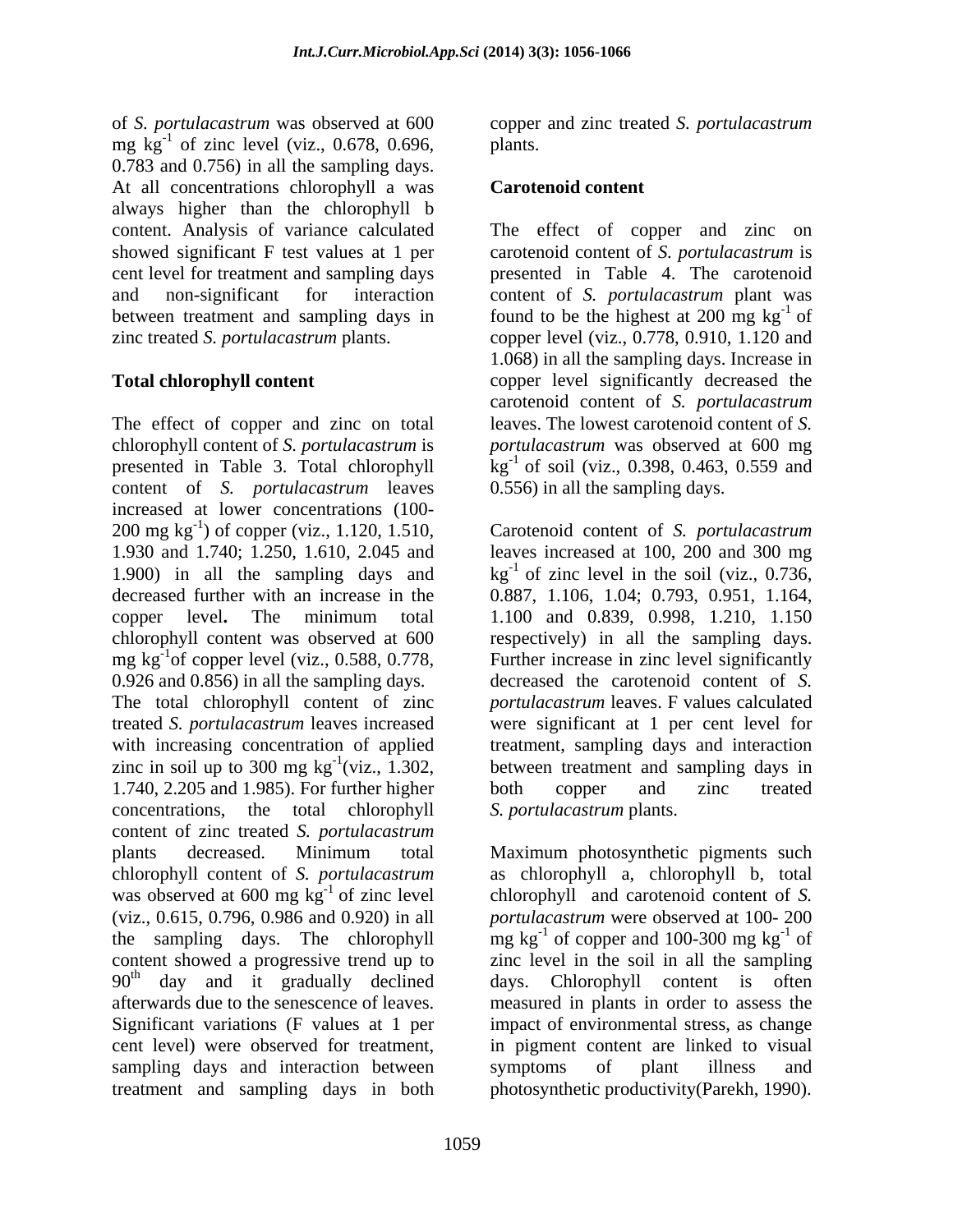| Metals added in         |                                   |                 | Copper          |                               |                 |                 | Zinc                                                                                       |                 |  |
|-------------------------|-----------------------------------|-----------------|-----------------|-------------------------------|-----------------|-----------------|--------------------------------------------------------------------------------------------|-----------------|--|
| the soil $(mg kg^{-1})$ |                                   |                 | Sampling days   |                               | Sampling days   |                 |                                                                                            |                 |  |
|                         | 30                                | 60              | 90              | 120                           | 30              | 60              | 90                                                                                         | 120             |  |
| Control                 | 0.916                             | 0.944           | 1.09            | 1.05                          | 0.916           | 0.944           | 1.09                                                                                       | 1.05            |  |
| 100                     | $1.05(+14.63)$                    | $1.10(+16.52)$  | $1.26(+15.60)$  | $1.23(+17.14)$                | $1.07(+16.81)$  | $1.12(+18.64)$  | $1.28(+17.43)$                                                                             | $1.25(+19.05)$  |  |
| 200                     | $1.12(+22.27)$                    | $1.19(+26.06)$  | $1.39(+27.52)$  | $1.32(+25.71)$                | $1.14(+24.45)$  | $1.17(+23.94)$  | $1.43(+31.19)$                                                                             | $1.36(+29.52)$  |  |
| 300                     | $0.813(-11.24)$                   | $0.828(-12.29)$ | $0.980(-10.09)$ | $0.912(-13.14)$               | $1.20(+31.01)$  | $1.25(+32.41)$  | $1.46(+33.94)$                                                                             | $1.41(+34.28)$  |  |
| 400                     | $0.751(-18.01)$                   | $0.764(-19.07)$ |                 | $0.870(-20.18)$ 0.873(-16.86) | $0.826(-9.82)$  | $0.841(-10.91)$ | $0.992(-8.99)$                                                                             | $0.934(-11.05)$ |  |
| 500                     | $0.656(-28.38)$                   | $0.682(-27.75)$ |                 | $0.810(-25.69)$ 0.770(-26.67) |                 |                 | $0.766(-16.37)$ $\big  0.780(-17.37) \big  0.877(-19.54)$                                  | $0.886(-15.62)$ |  |
| 600                     | $0.586(-36.03)$                   | $0.612(-35.17)$ | $0.662(-39.42)$ | $0.647(-38.38)$               | $0.615(-32.86)$ |                 | $\begin{array}{ c c c c c c c c } \hline 0.660(-30.08) & 0.725(-33.49) \hline \end{array}$ | $0.716(-31.81)$ |  |
|                         | Comparison of significant effects |                 | F test          | $CD P = 0.05$                 |                 | F test          | $CD P = 0.05$                                                                              |                 |  |
| Metal levels            |                                   |                 | **              | 0.0139                        |                 | $***$           | 0.0305                                                                                     |                 |  |
| Sampling days           |                                   |                 | **              | 0.0483                        |                 | $**$            | 0.0225                                                                                     |                 |  |
| Interaction             |                                   |                 | $**$            | 0.0337                        |                 | $**$            | 0.0596                                                                                     |                 |  |

**Table.1** Effect of copper and zinc on Chlorophyll-a content (mg g<sup>-1</sup> fresh weight) of *Sesuvium portulacastrum* L.

Average of five replications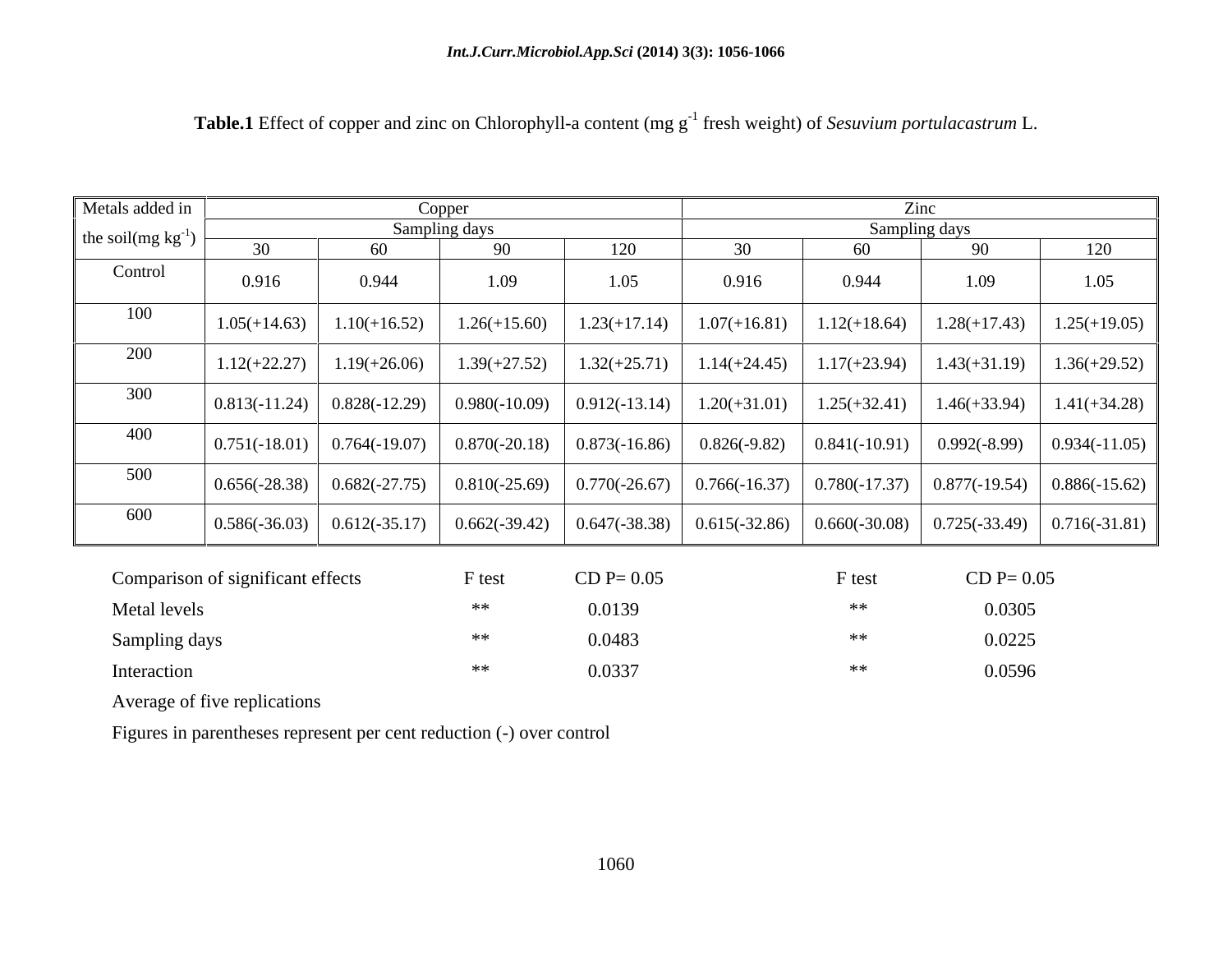| Metals added in         |                                              |                             | Copper         |                               |                                                                               |                 | Zinc                                                                                            |                 |
|-------------------------|----------------------------------------------|-----------------------------|----------------|-------------------------------|-------------------------------------------------------------------------------|-----------------|-------------------------------------------------------------------------------------------------|-----------------|
| the soil $(mg kg^{-1})$ |                                              |                             | Sampling days  |                               |                                                                               |                 | Sampling days                                                                                   |                 |
|                         | 30                                           | 60                          | 90             | 120                           | 30                                                                            | 60              | 90                                                                                              | 120             |
| Control                 | 0.866                                        | 0.922                       | 1.03           | 0.998                         | 0.866                                                                         | 0.922           | 1.03                                                                                            | 0.998           |
| 100                     |                                              | $1.02(+17.78)$ 1.09(+18.22) | $1.25(+21.36)$ | $1.20(+20.24)$                | $1.08(+24.71)$                                                                | $1.12(+21.47)$  | $1.26(+22.33)$                                                                                  | $1.20(+20.24)$  |
| 200                     | $1.10(+29.33)$                               | $1.18(+27.98)$              | $1.32(+28.15)$ | $1.30(+30.26)$                | $1.13(+30.48)$                                                                | $1.22(+32.32)$  | $1.37(+33.01)$                                                                                  | $1.31(+31.26)$  |
| 300                     | $\mid$ 0.776(-10.39) $\mid$ 0.809 (-12.25)   |                             |                | $0.915(-11.65)$ 0.863(-13.53) | $1.18(+36.26)$                                                                | $1.27(+37.74)$  | $1.40(+35.92)$                                                                                  | $1.38(+38.28)$  |
| 400                     | $\mid 0.731(-15.59) \mid 0.765(-17.03) \mid$ |                             |                |                               | $0.865(-16.02)$ $\big  0.799(-19.94) \big  0.782(-09.70) \big  0.825(-10.52)$ |                 | $0.935(-09.22)$                                                                                 | $0.881(-11.72)$ |
| 500                     | $\mid$ 0.665(-23.21) $\mid$ 0.689(-25.27)    |                             |                |                               | $0.776(-24.66)$ $\mid$ 0.735(-26.35) $\mid$ 0.746(-13.86)                     | $0.780(-15.40)$ | $0.882(-14.68)$                                                                                 | $0.826(-17.23)$ |
| 600                     | $\mid 0.570(-34.18) \mid 0.626(-32.10) \mid$ |                             |                |                               |                                                                               |                 | $0.690(-33.01)$ $0.680(-31.86)$ $0.678(-21.71)$ $0.696(-24.51)$ $0.783(-23.98)$ $0.756(-24.24)$ |                 |
|                         | Comparison of significant effects            |                             | F test         | $CD P = 0.05$                 |                                                                               | F test          | $CD P = 0.05$                                                                                   |                 |
| Metal levels            |                                              |                             | **             | 0.3024                        |                                                                               | **              | 0.6230                                                                                          |                 |
| Sampling days           |                                              |                             | **             | 0.9369                        |                                                                               | NS              | <b>NS</b>                                                                                       |                 |
| Interaction             |                                              |                             | $**$           | 0.6225                        |                                                                               | <b>NS</b>       | <b>NS</b>                                                                                       |                 |

# **Table.2** Effect of copper and zinc on Chlorophyll-b content (mg g<sup>-1</sup> fresh weight) of *Sesuvium portulacastrum* L

Average of five replications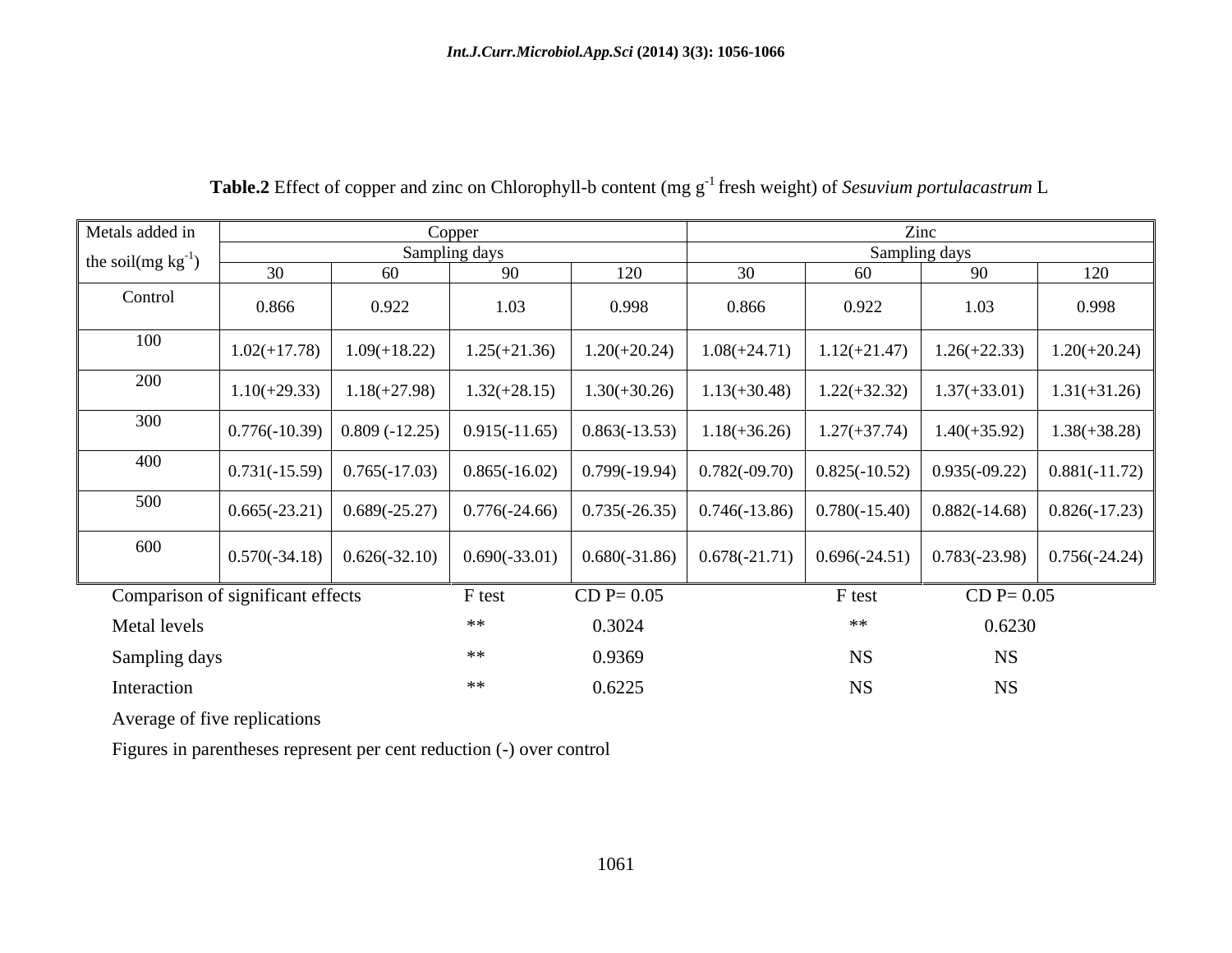| Metals added in         |                                              |                                                  | Copper                                                         |       | $\mathop{\rm Zinc}\nolimits$                                                               |                 |                                   |                 |  |  |
|-------------------------|----------------------------------------------|--------------------------------------------------|----------------------------------------------------------------|-------|--------------------------------------------------------------------------------------------|-----------------|-----------------------------------|-----------------|--|--|
| the soil $(mg kg^{-1})$ |                                              |                                                  | Sampling days                                                  |       | Sampling days                                                                              |                 |                                   |                 |  |  |
|                         |                                              | 60                                               | -90                                                            | 120   | 30                                                                                         | 60              | 90                                | 120             |  |  |
| Control                 | 0.970                                        | 1.300                                            | 1.620                                                          | 1.470 | 0.970                                                                                      | 1.300           | 1.620                             | 1.470           |  |  |
| 100                     |                                              |                                                  | $\mid$ 1.120(+15.46) $\mid$ 1.510(+16.15) $\mid$ 1.930(+19.13) |       | $1.740(+18.37)$   $1.131(+16.60)$   $1.545(+18.85)$                                        |                 | $1.970(+21.60)$   $1.770(+20.41)$ |                 |  |  |
| 200                     |                                              |                                                  | $1.250(+28.86)$   $1.610(+23.85)$   $2.045(+26.23)$            |       | $1.900(+29.25)$   $1.266(+30.51)$   $1.665(+28.08)$   $2.143(+32.28)$   $1.930(+31.29)$    |                 |                                   |                 |  |  |
| 300                     |                                              | $\mid 0.860(-11.34) \mid 1.140(-12.31) \mid$     | $1.402(-13.46)$                                                |       | $1.310(-10.88)$   $1.302(+34.23)$   $1.740(+33.85)$                                        |                 | $2.205(+36.11)$   $1.985(+35.03)$ |                 |  |  |
| 400                     | $\mid 0.730(-24.74) \mid 0.975(-25.01) \mid$ |                                                  | $1.253(-22.65)$                                                |       | $1.160(-21.09)$ $\begin{array}{ l} 0.872(-10.10) & 1.150(-11.54) \end{array}$              |                 | $1.425(-12.04)$                   | $1.330(-09.52)$ |  |  |
| 500                     |                                              | $\vert 0.638(-34.23) \vert 0.842(-35.23) \vert$  | $1.102(-31.97)$                                                |       | $\begin{array}{ c c c c c c c c } \hline 0.980(-33.33) & 0.770(-20.62) \hline \end{array}$ | $1.003(-22.85)$ | $1.315(-18.83)$                   | $1.183(-19.52)$ |  |  |
| 600                     |                                              | $\mid$ 0.588(-39.38) $\mid$ 0.778(-40.15) $\mid$ | $0.926(-42.84)$                                                |       | $\vert$ 0.856(-41.77) $\vert$ 0.615(-36.60) $\vert$ 0.796(-38.77)                          |                 | $0.986(-39.13)$ 0.920(-37.41)     |                 |  |  |

| Comparison of significant effects | F test | $CD P = 0.05$ | F test | $CD P = 0.05$ |
|-----------------------------------|--------|---------------|--------|---------------|
| Metal levels                      |        | 0.0506        |        | 0.0181        |
| Sampling days                     | ∗∗     | 0.0267        |        | 0.0410        |
| Interaction                       | $**$   | 0.0705        |        | 0.0637        |

Average of five replications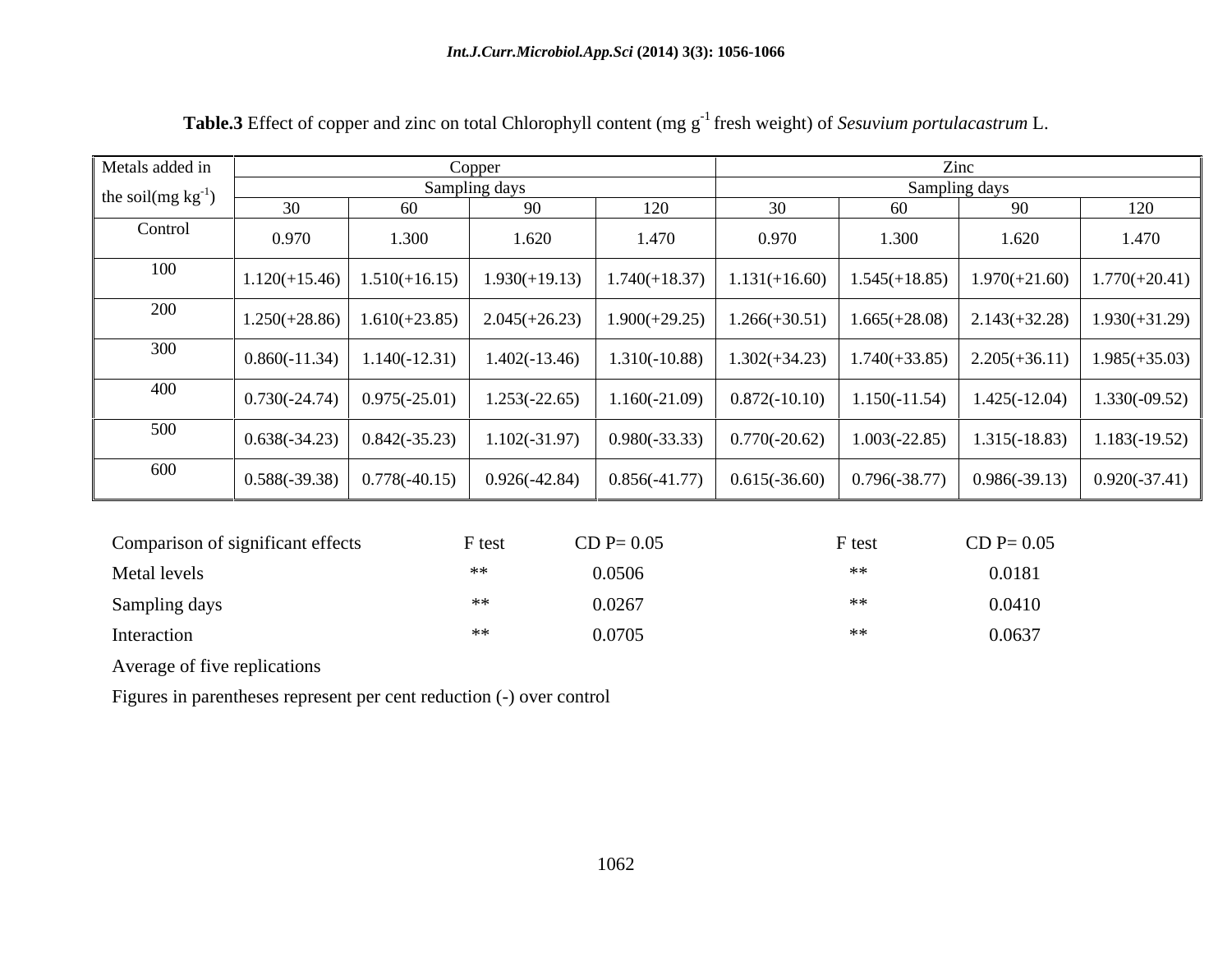| Metals added in         |       | Copper |               |       |                                                                                                                                 |       | Zinc          |                                                                                                                                                                                |
|-------------------------|-------|--------|---------------|-------|---------------------------------------------------------------------------------------------------------------------------------|-------|---------------|--------------------------------------------------------------------------------------------------------------------------------------------------------------------------------|
| the soil $(mg kg^{-1})$ |       |        | Sampling days |       |                                                                                                                                 |       | Sampling days |                                                                                                                                                                                |
|                         | 30    | 60     | 90            |       | 30                                                                                                                              | 60    |               | 120                                                                                                                                                                            |
| Control                 | 0.636 | 0.751  | 0.929         | 0.861 | 0.636                                                                                                                           | 0.751 | 0.929         | 0.861                                                                                                                                                                          |
| 100                     |       |        |               |       |                                                                                                                                 |       |               | $\mid$ 0.715(+12.42) $\mid$ 0.869(+15.71) $\mid$ 1.095(+17.88) $\mid$ 1.025(+19.05) $\mid$ 0.736(+15.72) $\mid$ 0.887(+18.11) $\mid$ 1.106(+19.05) $\mid$ 1.04(+20.79)         |
| 200                     |       |        |               |       |                                                                                                                                 |       |               | $\mid 0.778(+22.33) \mid 0.910(+21.17) \mid 1.120(+20.56) \mid 1.068(+24.04) \mid 0.793(+24.68) \mid 0.951(+26.63) \mid 1.164(+25.30) \mid 1.100(+27.76) \mid$                 |
| 300                     |       |        |               |       |                                                                                                                                 |       |               | $0.566(-11.01)$ $0.660(-12.12)$ $0.808(-13.02)$ $0.772(-10.34)$ $0.839(+31.92)$ $0.998(+32.89)$ $1.210(+30.25)$ $1.150(+33.56)$                                                |
| 400                     |       |        |               |       |                                                                                                                                 |       |               | $\mid$ 0.504(-20.75) $\mid$ 0.612(-18.51) $\mid$ 0.720(-22.50) $\mid$ 0.680(-21.02) $\mid$ 0.572(-10.06) $\mid$ 0.663(-11.72) $\mid$ 0.812(-12.59) $\mid$ 0.775(-09.99) $\mid$ |
| 500                     |       |        |               |       | $0.476(-25.16)$ $0.551(-26.63)$ $0.698(-24.86)$ $0.628(-27.06)$ $0.486(-23.58)$ $0.570(-24.10)$ $0.741(-20.24)$ $0.671(-22.07)$ |       |               |                                                                                                                                                                                |
| 600                     |       |        |               |       |                                                                                                                                 |       |               | $\mid$ 0.398(-37.42) $\mid$ 0.463(-38.35) $\mid$ 0.559(-39.83) $\mid$ 0.556(-35.42) $\mid$ 0.412(-35.22) $\mid$ 0.502(-33.15) $\mid$ 0.605(-34.88) $\mid$ 0.549(-36.24) $\mid$ |

Table.4 Effect of copper and zinc on carotiond content (mg g<sup>-1</sup> fresh weight) of *sesuvium portulacastrum* L.

| Comparison of significant effects | F test | $CD P = 0.05$ | $\sim$ 1051 | $CD P = 0.05$                                   |
|-----------------------------------|--------|---------------|-------------|-------------------------------------------------|
| Metal levels                      | **     | 0.0050        |             | 0.0077                                          |
| Sampling days                     | ∗∗     | 0.0029        |             |                                                 |
| Interaction                       |        | 0.0078        |             | $\begin{array}{c} 0.0078 \\ 0.0031 \end{array}$ |

Average of five replications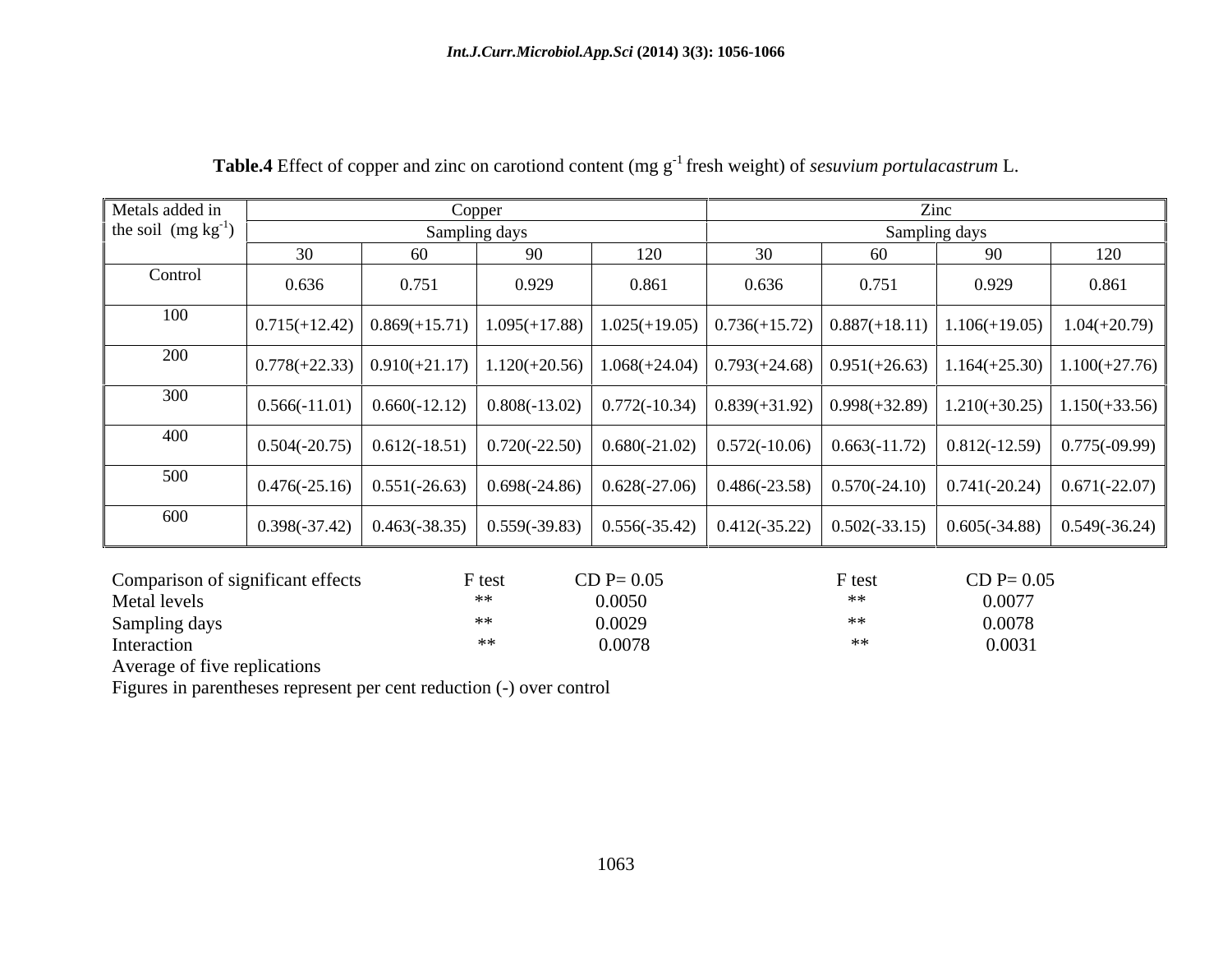Increased chlorophyll ratios due to spinach leaves (Delfine *et al*., 1999). A change in the PSII/ PSI ratio of leaves chlorophyll content was obviously due to inhibition of  $\delta$ -aminolevulinic acid copper and zinc at a low level which act as synthase, aminolevulinic acid proteins, enzymes and as cofactors for reductase (Mysliwa-Kurdziel, 2004). Mocquot *et al*. (1996) Umebese and *al*. (1986) and Balashouri and Henriques, 1991; Singh *et al*., 2007). Prameeladevi (1995) under zinc treatment.

In excess levels, copper  $(300-600 \text{ mg kg}^{-1})$  pigments such as the chlorophyll a, and zinc  $(400-600mg kg<sup>-1</sup>)$  become toxic to plants and a decrease in photosynthetic carotenoid content of Sesuvium Strazalka (2002) under copper treatment Sharma *et al*. (2009) under zinc treatment.

a marked depression in photosynthetic pigments in *S. portulacastrum* plants. It might be due to excess supply of copper References and zinc which interferes with the chlorophyll biosynthesis. The synthesis of Agarwala, S.C., S.S. Bisht and C.B. photosynthetic pigments depends on the adequate supply of iron (Brown, 1956). The excess supply of copper and zinc seems to induce physiological iron and Mg deficiency and lowering of chlorophyll 1299-1307. biosynthesis (Agarwala *et al*., 1977; Lanaras *et al*., 1993; Siedlecka and Krupa,

environmental stress have been reported in action in the process of chlorophyll high chlorophyll ratios also indicates a is not yet understood thoroughly; however, (Anderson, 1986).The increased proposed as the mechanism for the a structural and catalytic components of dehydrogenase and protochlorophyllide normal development of chlorophyll Various abiotic stresses decrease the biosynthesis. This would be evident from chlorophyll content in plants (Ahmad *et*  the study of Ouzounidou (1994a), *al*., 2007). It has been proposed that Cu at Motajo, (2008) and Mysliwa-Kurdziel and enzymes associated with chlorophyll Strazalka (2002) under copper treatment biosynthesis and protein composition of and Agarwala *et al*. (1977), Stiborova *et*  photosynthetic membranes (Lidon and performed to reveal the site (s) of metal biosynthesis. Mechanism of the inhibition sulfhydryl group interaction has been inhibition of  $\delta$ -aminolevulinic acid synthase, aminolevulinic acid reductase (Mysliwa-Kurdziel, 2004). toxic concentration interferes with

 $^{-1}$  nigmants such as the chlorophyll a pigments such as the <sup>-1</sup>) become toxic chlorophyll b, total chlorophyll and pigments was observed. These results are *portulacastrum* increased at low levels comparable with the reports of Lidon and (copper, 100-200 mg kg<sup>-1</sup> and zinc, 100-Henriques (1992), Romeu-moreno and  $300 \text{ mg kg}^{-1}$ ) and decreased further with an Mas (1999), Mysliwa-Kurdziel and increase in the soil metal levels ( copper, and Bonnet *et al.* (2000), Dube *et al.* <sup>1</sup>). From the present investigation it was (2003), Ismail and Azooz (2005) and concluded that the copper, 100-200 mg kg Higher level of these metals brought about chlorophyll and carotenoid content of The results indicated that the various pigments such as the chlorophyll a, carotenoid content of *Sesuvium*   $^{-1}$  and zing  $100$ and zinc, 100- 300-600 mg  $kg^{-1}$  and zinc, 400-600 mg  $kg^{-1}$ and zinc, 400-600 mg kg **-** Construction of the construction <sup>1</sup>). From the present investigation it was concluded that the copper, 100-200 mg kg **-** Construction of the construction  $^{1}$  and zinc, 100-300 mg kg<sup>-1</sup> increased the  $^{-1}$  increased the increased the chlorophyll a, chlorophyll b, total *Sesuvium portulacastrum*.

# **References**

- Sharma, 1977. Relative effectiveness of certain heavy metals in producing toxicity and symptoms of iron deficiency in barley. *Can. J. Bot*., **55:** 1299-1307.
- 1999). Several experiments were M.Firdous, 2011. Lead (Pb) inducedAhmad, M.S.A., M. Ashraf, Q. Tabassam, M.Hussain, and M.Hassain,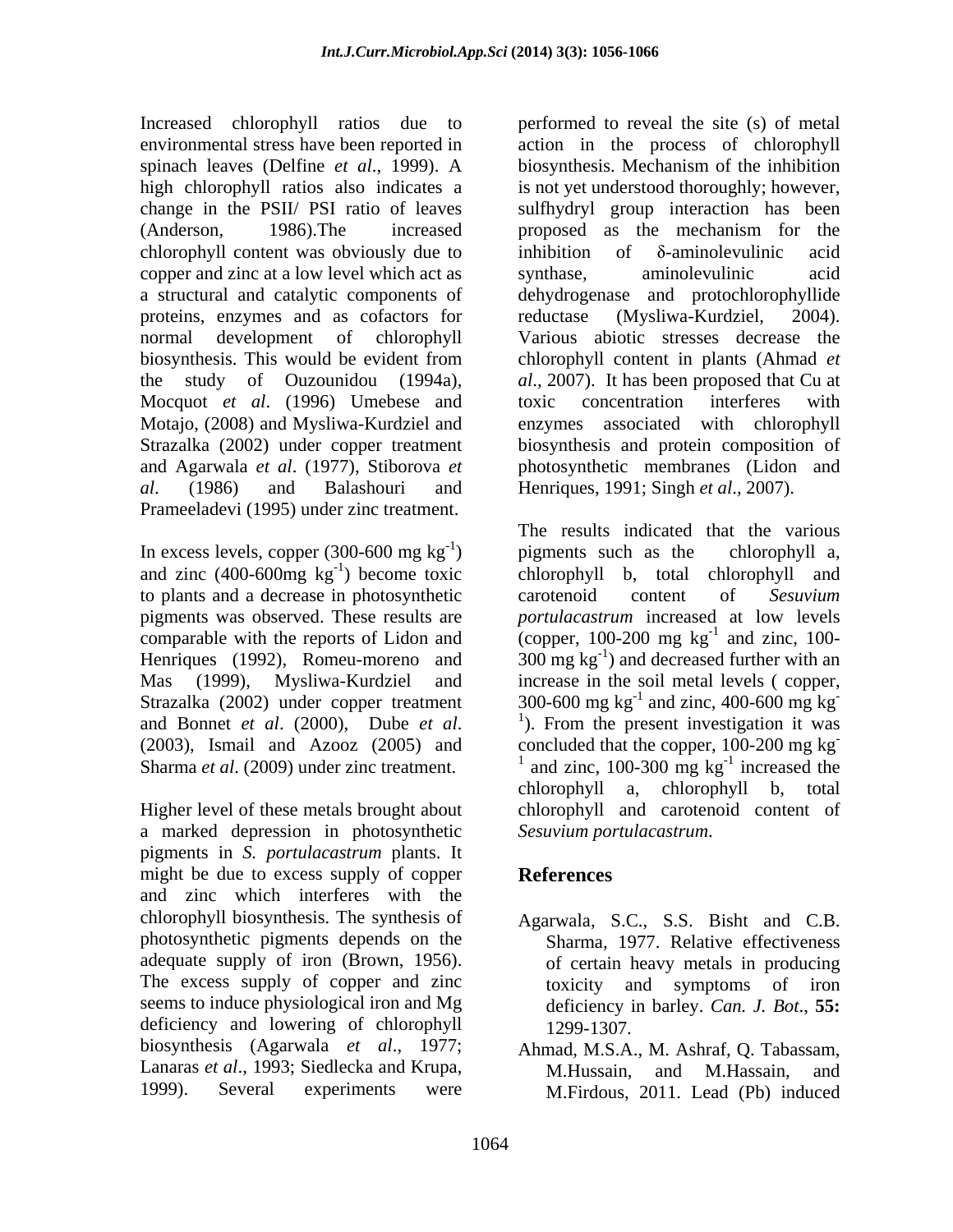regulation of growth, photosynthesies Chatterjee, 2003. Modulation of radish and mineral nutrition in maize (*Zea mays* L.). *Biol. Trace Elem. Res*., Doi

- Ahmad, P., S. Sharma and P.S. Srivastava, parameters. *Hort. Sci., (Prague)*. 34:
- Ali, S., F. Zeng, L. Qiu and G. Zhang, 2011. The effect of chromium on Conn., 27: 523-530.
- Anderson, J.M., 1986. Photoregulation of *Review Plant Physiol.*, 37: 3-136.
- Photophenoloxidase in *Beta vulgaris*.
- Balashouri and Prameeladevi, 1995. Effect Effect of excess copper on of zinc on germination, growth, *Vigna radiata* and *Sorghum bicolor. J.*
- Bonnet, D., O. Camares and P. Veisseire, parameters, chlorophyll a fluorescence and antioxidant enzyme activities of
- 
- Delfine, S., A. Alvino, M.C. Villiani and Strazalka (eds.), physiology and
- 

metabolism by zinc phytotoxicity. *Ind. J. Plant Physiol.,* 8(3): 302-306.

- 10.1007/S/201101190995. Ismail, A.M. and M.M. Azooz, 2005. 2007. In vitro selection of  $NaHCO<sub>3</sub>$  some metabolic characteristic of tolerant cultivars of *Morus alba* (Local safflower and sunflower plants. *Ind. J.* and Sujanpuri) in response to *Plant Physiol*., 10: 260-266. Effect of zinc supply on growth and some metabolic characteristic *Plant Physiol*., 10: 260-266.
- morphological and biochemical Kirk, J.T.O. and R.L. Allen, 1965. 114-122. synthesis on protein synthesis effects Dependence of chloroplast pigment of actilione. *Biochem*. *Biophys. Res. Conn*., 27: 523-530.
- growth, root morphology, Lanaras, T., M. Moustakas, L. photosynthetic parameters and Symeonidis, S. Diamantoglou and S. transpiration of the two barley Karataglis, 1993. Plant metal content, cultivars. *Biol. Planeta.*, 55: 291-296. the composition, function and structure cultivated wheat growing on ore of the thylakoid membranes. *Ann.*  Lanaras, T., M. Moustakas, L. growth responses and some photosynthetic measurements on field bodies enriched in Cu. *Physiol. Plant*., 88: 307-314.
- Arnon, D.I., 1949. Copper enzymes in Lidon, F.C. and F.S. Henriques, 1991. isolated chloroplasts. Limiting step on photosynthesis of rice plants treated **plants** transfer that the state of  $\mathbf{r}$  and  $\mathbf{r}$  and  $\mathbf{r}$  and  $\mathbf{r}$  are stated **plants** transfer that  $\mathbf{r}$  and  $\mathbf{r}$  are stated **plants** transfer that  $\mathbf{r}$  and  $\mathbf{r}$  are stated
	- *Plant Physiol*., 24: 1-5. Lidon, F.C. and F.S. Henriques, 1992. pigment content and phytomass of rice plants. *Bot. Bull. Acad. Sinica,* Effect of excess copper on photosynthetic pigment contents in 38:141-149.
	- *Ecobiol*., 7(2): 109-144. Mocquot, B., J. Vangronsveld, H. Clijstres 2000. Effects of zinc and influence of in young maize *(Zea mays L.)* plants: *Acremonium lolii* on growth and M. Mench, 1996. Copper toxicity Effects on growth, mineral, chlorophyll contents and enzyme activities. *Plant Soil,* 182(2): 287-300.
- rye grass (*Lolium perenne* L.cv. Mysliwa-Kurdziel, B. and K. Strazalka, Apollo). *J. Exp. Bot.,* 51: 945-953. Brown, J.C. 1956. Iron chlorosis. *Ann. Rev. Plant Physiol*., 7: 171-190. pigments. In: M.N.V. Prasad, K. F. Loreta, 1999. Restrictions to carbon biochemistry of metal toxicity and dioxide conductance and tolerance in plants. *Kluwer, Do*rdrecht, photosynthesis in spinach leaves equalities of proximation of the two bases of the matrix of radio  $\frac{1}{2}$  (Equation of the Channel and C. B. B. Gopal and C. Chatter (Equation of the Channel and C. Chatter (Equation of the Channel and C. Chatter (Equat 2002. Influence of metals on biosynthesis of photosynthetic Strazalka (eds.), physiology and pp. 201-227.
	- recovery from salt stress. *Plant*  Mysliwa-Kurdziel, B., M.N.V. Prasad and *Physiol.*, 119: 1101-1106. K. Strazalaka, 2004. Photosynthesis in heavy metal stressed plants. In: